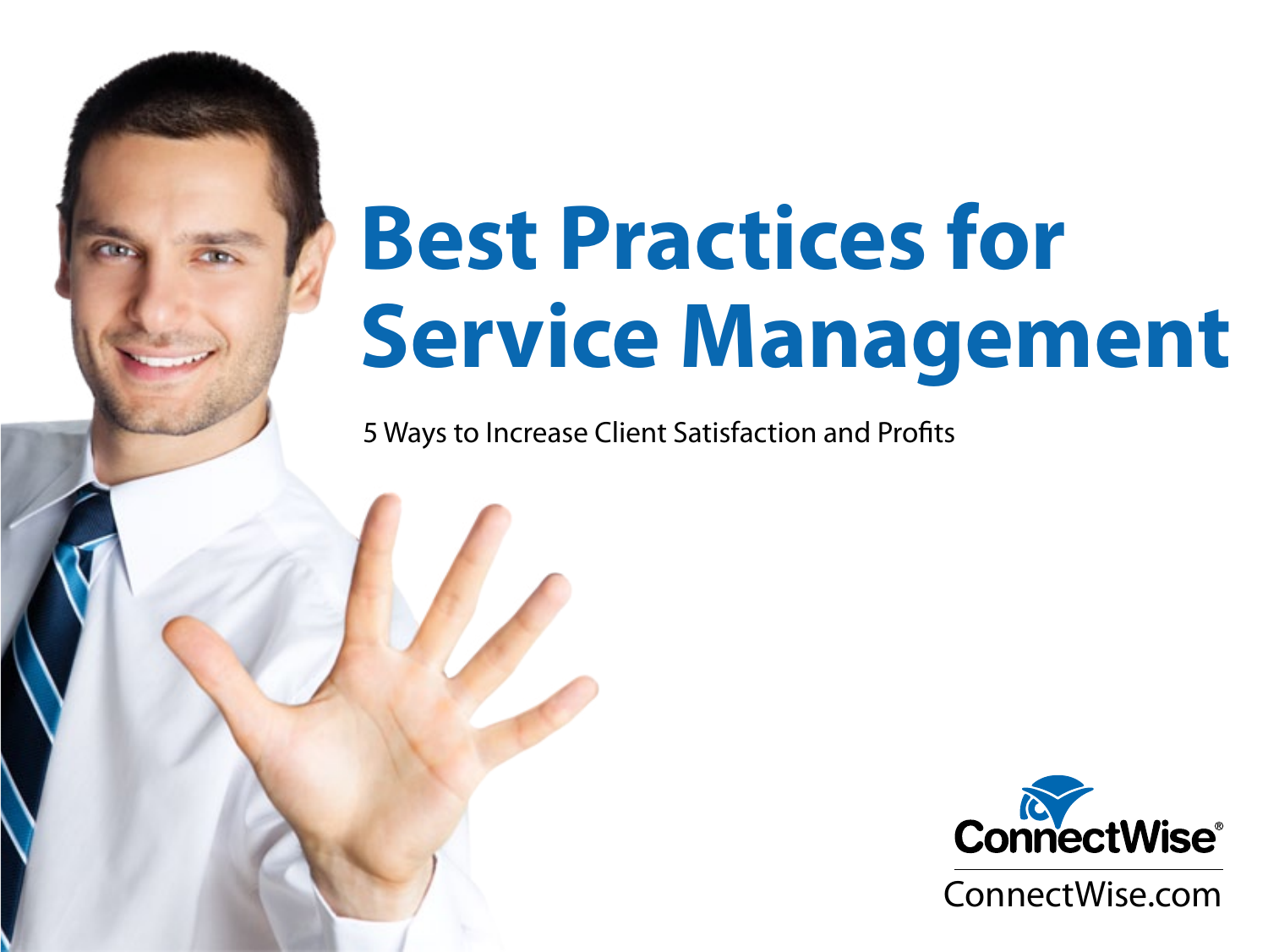#### **The successful Information Technology (IT) services business depends on satisfying customer needs.**

However, to be competitive and achieve long-term success, it is critical for any service-based organization to have complete control and transparency into its processes.

Its solutions must streamline, automate and integrate the delivery of services and projects, and address the unique requirements of specific vertical markets. IT companies need to look for ways to grow their traditional break-fix service environment, which is characterized by emergency-based interactions, toward a more predictable and profitable managed services environment.

Managed services provide a framework in which the service team can operate most efficiently and client satisfaction increases. It is predictable and proactive – which allows the service team to improve utilization and response; plan ahead; and invite customer feedback. A win-win-win for both the IT company and its clients.

This eBook will look at how to take this automation a step further. By deploying a managed services solution, IT companies can also benefit from automated service workflows, closed loop communication and the ability to schedule recurring tasks. As your service team becomes more proactive and can do more for your clients, they will see you as a true partner in their organization, rather than just another help desk.

Without a professional services automation tool (PSA), your business may waste too much time, resources and revenue trying to put out fires. Even with an automated service ticket process in place, there are opportunities to improve service team management. Look for ways you can standardize service workflows and automate communication with customers and even recurring tasks. By taking these extra steps, you can distinguish yourself from the competition by offering proactive, business-focused IT services. Here are five tips to help you better manage your service team – and take your company to valued partner status with your clients.

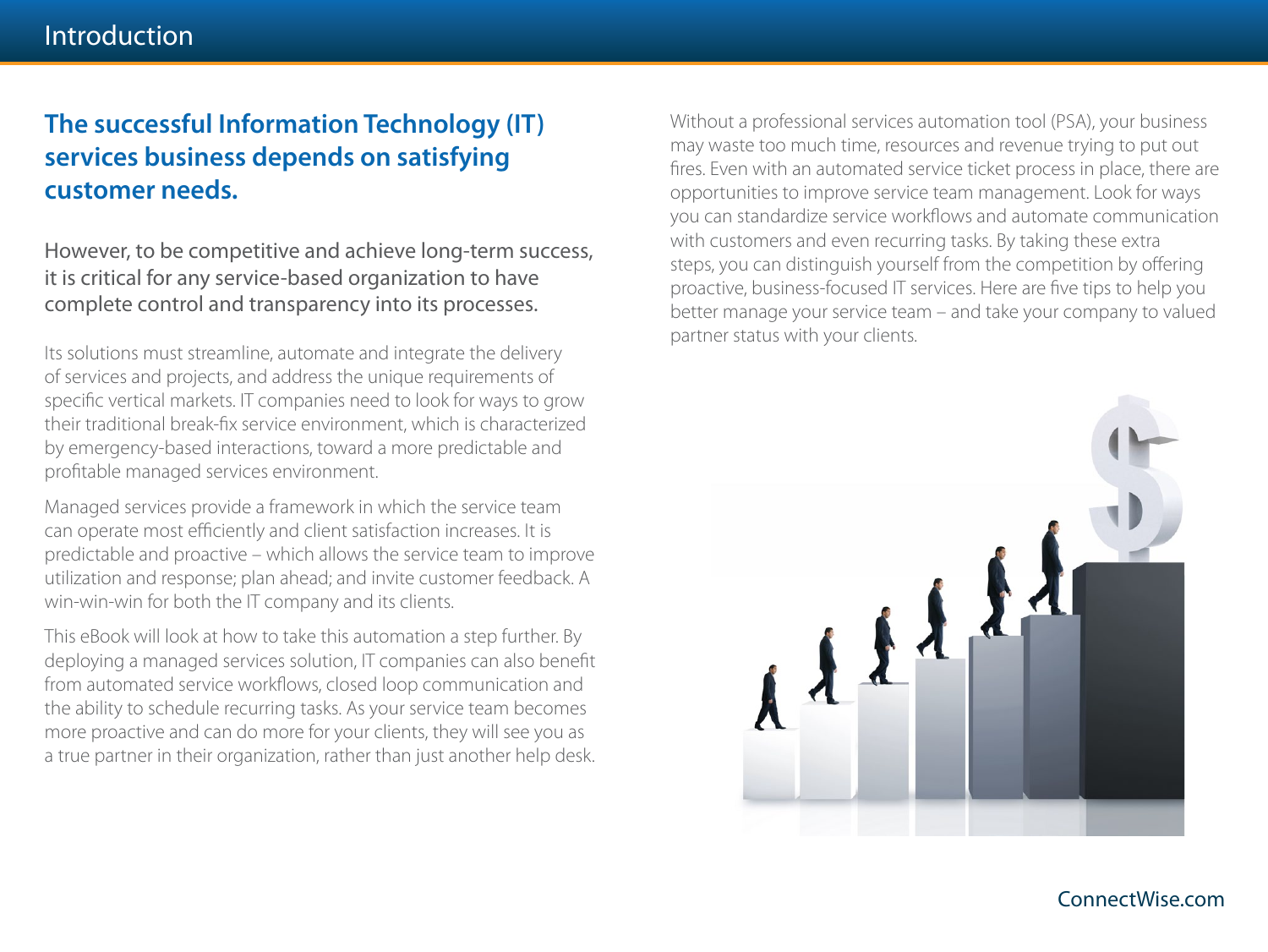### <span id="page-2-0"></span>TIP 1 Automate Service Workflows



If you have already automated your service ticket process, you most likely took the time to define your ticket process to help you better manage issue resolution. Did you also set up other service workflows? Service management software helps you efficiently and effectively manage projects to speed up cash flow and increase revenues. When you automate service workflows, nothing is dropped. For example, ConnectWise service management software can help you establish workflow rules that are role-defined and can automatically notify or escalate issues to the appropriate person. For example, you can set up the following automated workflows to help increase efficiency of your service team:

- • **Service ticket status workflows.** You will define internal and external notifications that will be executed when a service ticket is changed to a specific status. This saves the service team time by alerting the appropriate people about an issue, without having to remember who needs the email. Multiple steps can be set for each service status so that pertinent follow-up information is included. For example, when a ticket is complete, the email can include a link to a customer satisfaction survey to provide immediate feedback.
- • **Service ticket escalation workflows.** You can also define steps to be executed based on conditions, or triggers, for a service ticket. Depending on the event, a ticket can trigger multiple actions including change boards, re-assign, or status change.
- • **Automated notification to clients.** This is particularly helpful to provide timely status updates to clients. With more frequent communication, your service team can avoid both incoming and outgoing status update calls and improve consistency and quality of service response. When automated notifications are used, you have the power to decide who will receive notifications -- whether it is a billing contact, primary contact, contact for this ticket, or a combination of all three.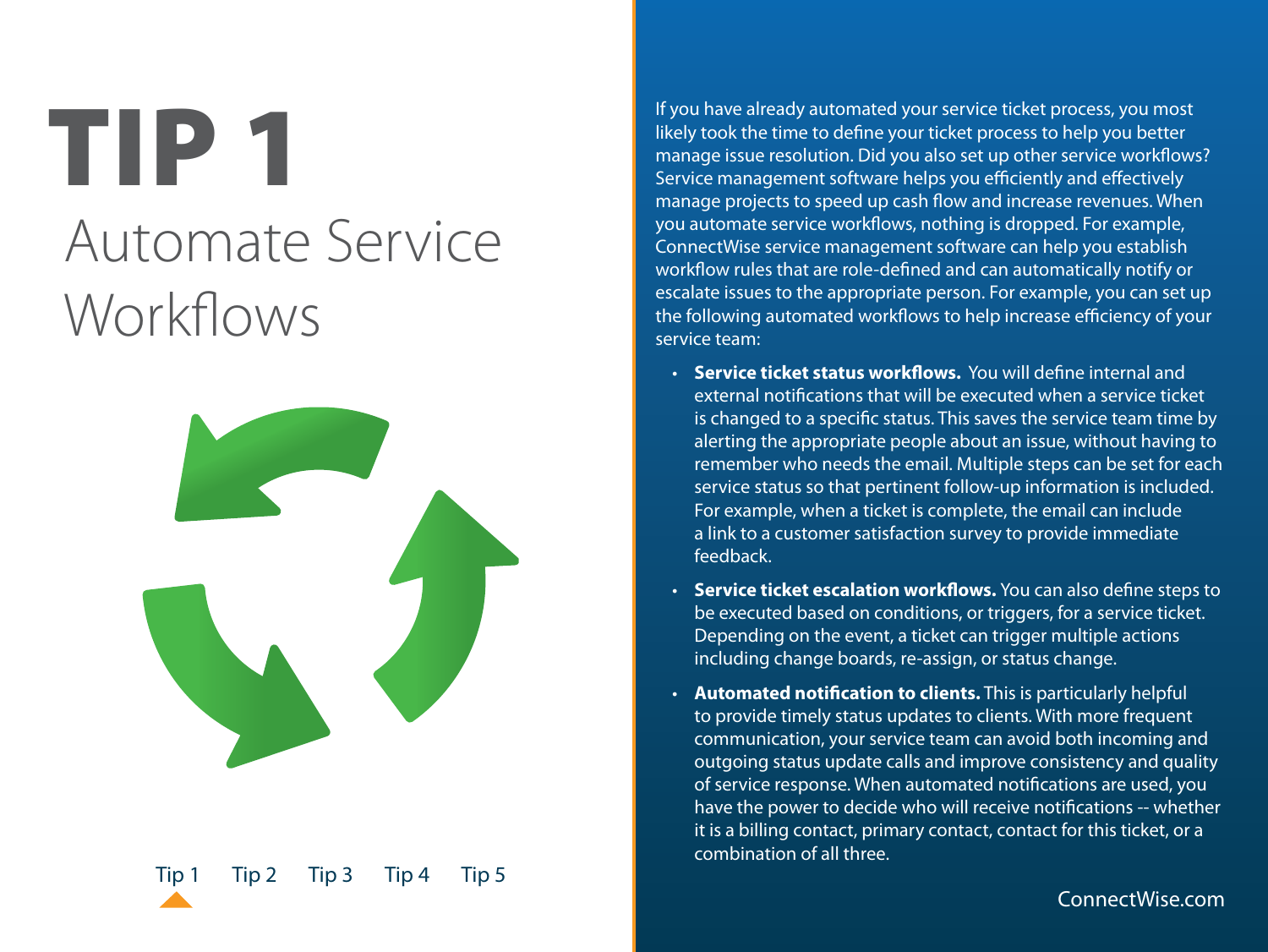### <span id="page-3-0"></span>TIP 2 Leverage Closed Loop Communication



Another way to improve the efficiency of your service team is to make tickets the center of communication. With automated ticketing and service management, you can keep clients updated and aware of issue status. Clients want to know and see that you are working on their problem. The purpose of closed loop service is to provide an easy, reliable method of providing regular status updates and deliver feedback to both the customer and internal personnel.

This type of communication not only helps you better manage your service team, but it also distinguishes you from the competition. It is imperative that your clients know that you offer a variety of service solutions. It is equally, if not more important that you demonstrate the ability to back them up with a superior help desk. With closed loop communication, your clients have a tangible reminder of what you are doing – and what you have done – to support their business.

With the 'Closed Loop' feature in ConnectWise, we now have all communication between our technical staff and our clients threaded within the ticket ... (and) have improved our efficiency at closing tickets by as much as 25%!

- Dave Brewer, President, BC Networks, Inc.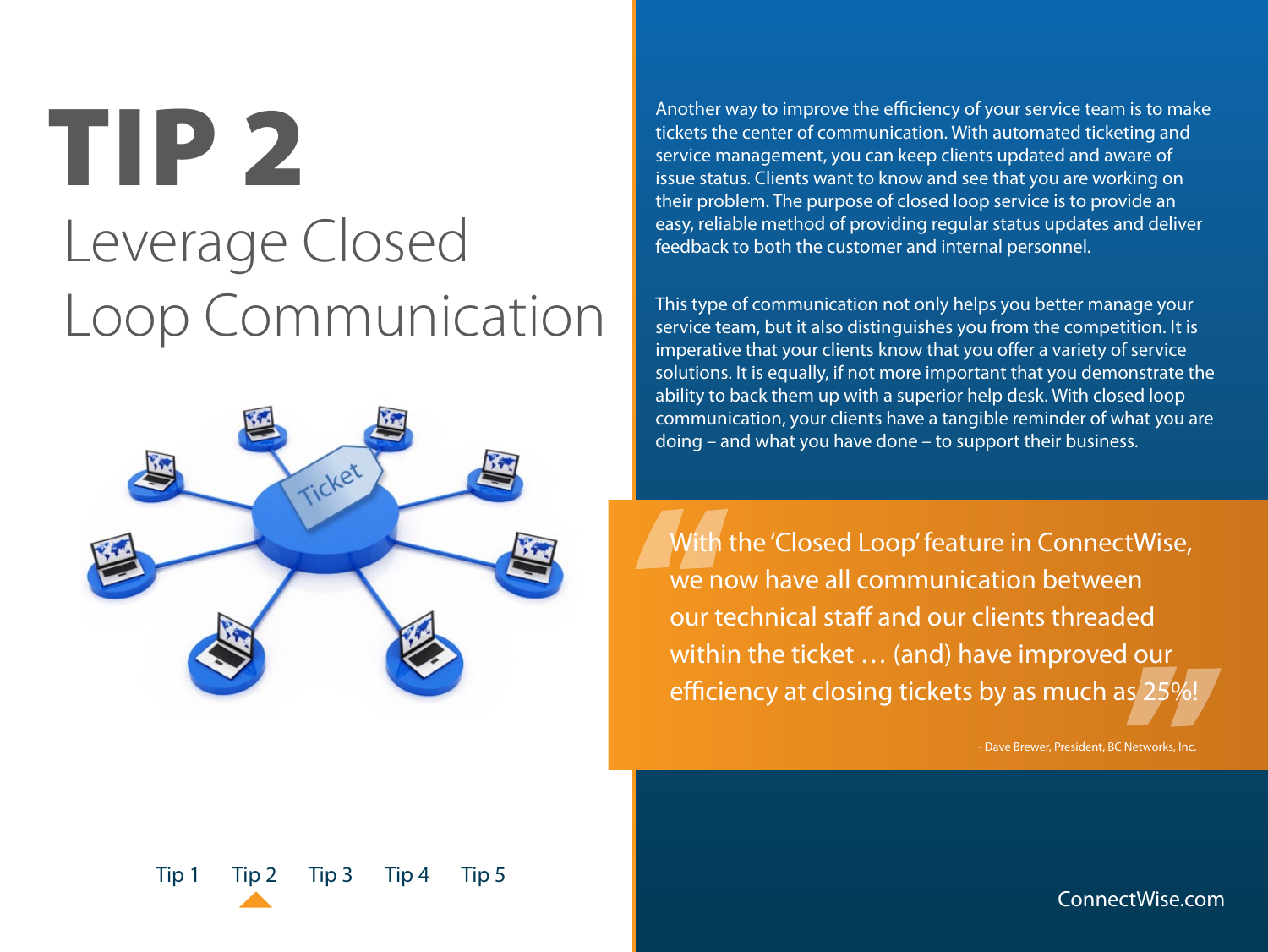### <span id="page-4-0"></span>TIP 3 Schedule Recurring Tickets



By automating the process of capturing and dispatching tickets, you will increase the productivity of your service team. But what about recurring tasks? Managed services solutions empower you to mirror regular service tickets so that they are always on schedule and never forgotten. You can automate regular tasks that deal with documents, finance, configurations and more, plus schedule the right resources to make sure these important client maintenance tasks are completed on time.

In addition, you can create a standard service template for one-off tickets that you know will happen frequently such as workstation and server installs. With these templates in place, tickets can be created and entered into the system quickly, ensuring you capitalize on important revenue opportunities.

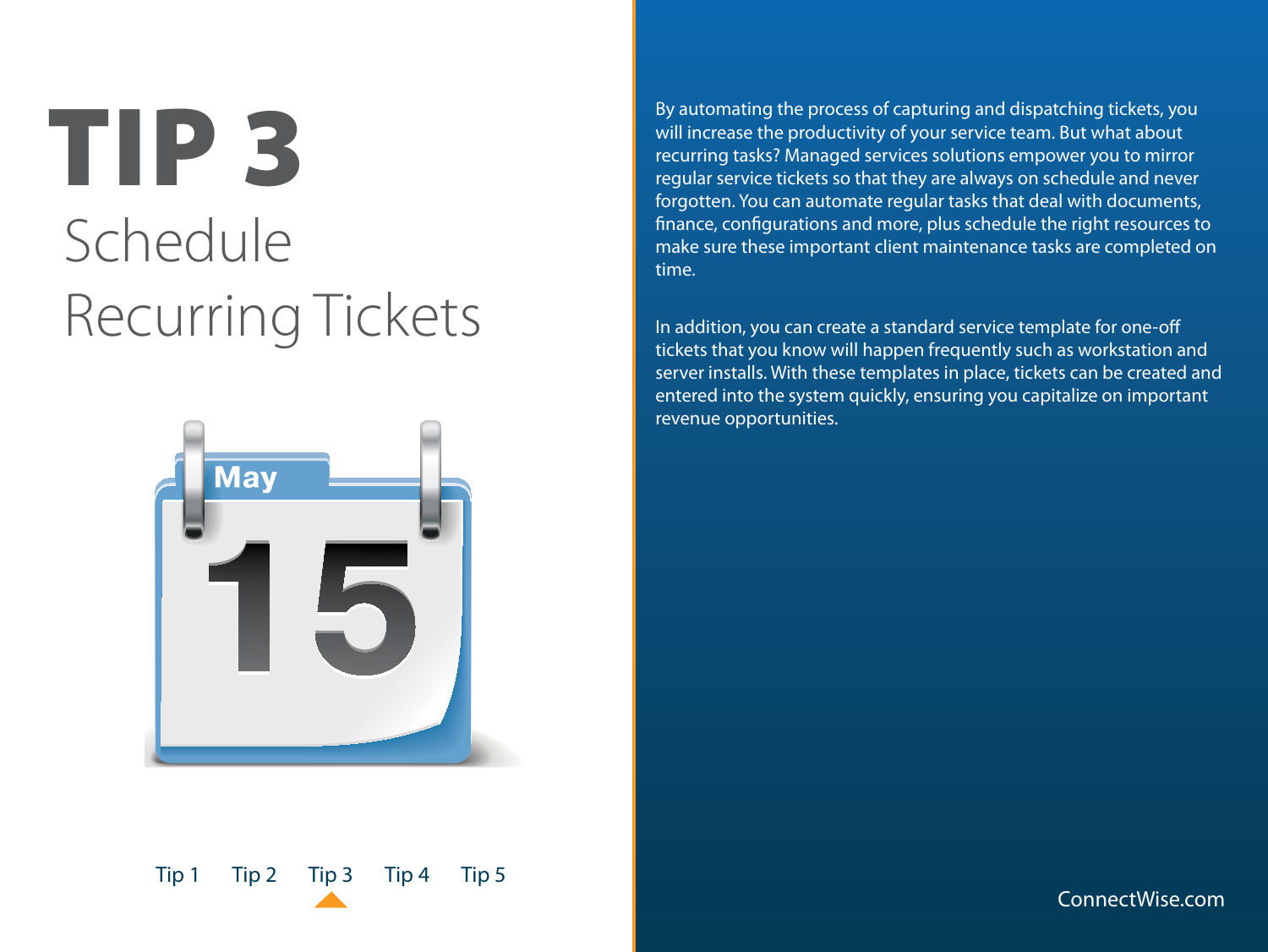### <span id="page-5-0"></span>TIP 4 Get Engineers to Update Ticket Status



Busy engineers tend to defer updating ticket status and often wait until they are finalizing their notes and have fully resolved a ticket. Try to make it easier for engineers to provide updates and encourage them to do it sooner in the issue resolution process. For example, limit the number of status selections for a ticket that follows the normal path and provide a clear, concise description for when to use each status.

Make sure you explain why it is important to your business that timely status updates are available both to the client and the service team. Effective communications to the client via a portal or email notifications will result in fewer calls requesting updates. With a service management solution, management can gain visibility of tickets that are getting stuck in the queue and take appropriate action.

Since implementing ConnectWise a few months ago, we've been able to enhance process automation functions that, in turn, enabled our staff to be even more productive. That's particularly helpful given the high growth we continue to experience.

- Dave Brewer, President, BC Networks, Inc.

[Tip 1](#page-2-0) [Tip 2](#page-3-0) [Tip 3](#page-4-0) Tip 4 [Tip 5](#page-6-0)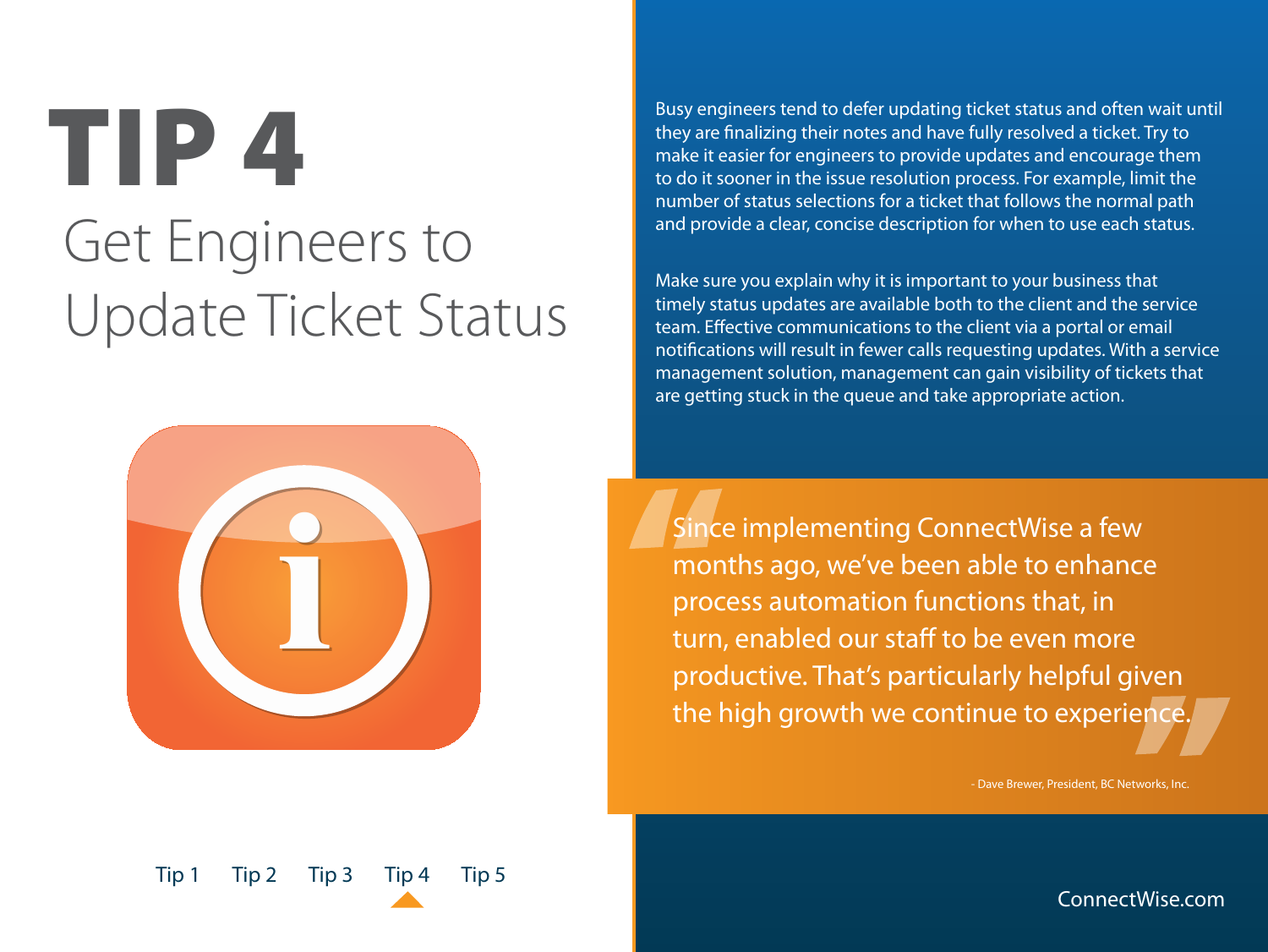### <span id="page-6-0"></span>TIP 5 Deploy Managed Services (RMM)



When you deploy a professional services automation solution, you gain a system that streamlines the entire service workflow process, enabling you to better manage your service team. Without a managed services solution, it is difficult to measure the success of your service team and ultimately your business. "It's true that you can't manage what you can't measure. You can't adjust how the business is running if you don't have the details."

With built-in integration to many managed services solutions you gain greater transparency into project scheduling so you can track and evaluate the performance of your service team. You can automatically view all assets such as active and inactive workstations at a client site. You gain direct access to manage a device through the program. And you benefit from the ability to instantly view critical information through dashboards. With metrics at your fingertips, you'll be able to measure how well your company is doing, and make the necessary changes to ensure you are providing exceptional service.

#### ConnectWise.com

[Tip 1](#page-2-0) [Tip 2](#page-3-0) [Tip 3](#page-4-0) [Tip 4](#page-5-0) Tip 5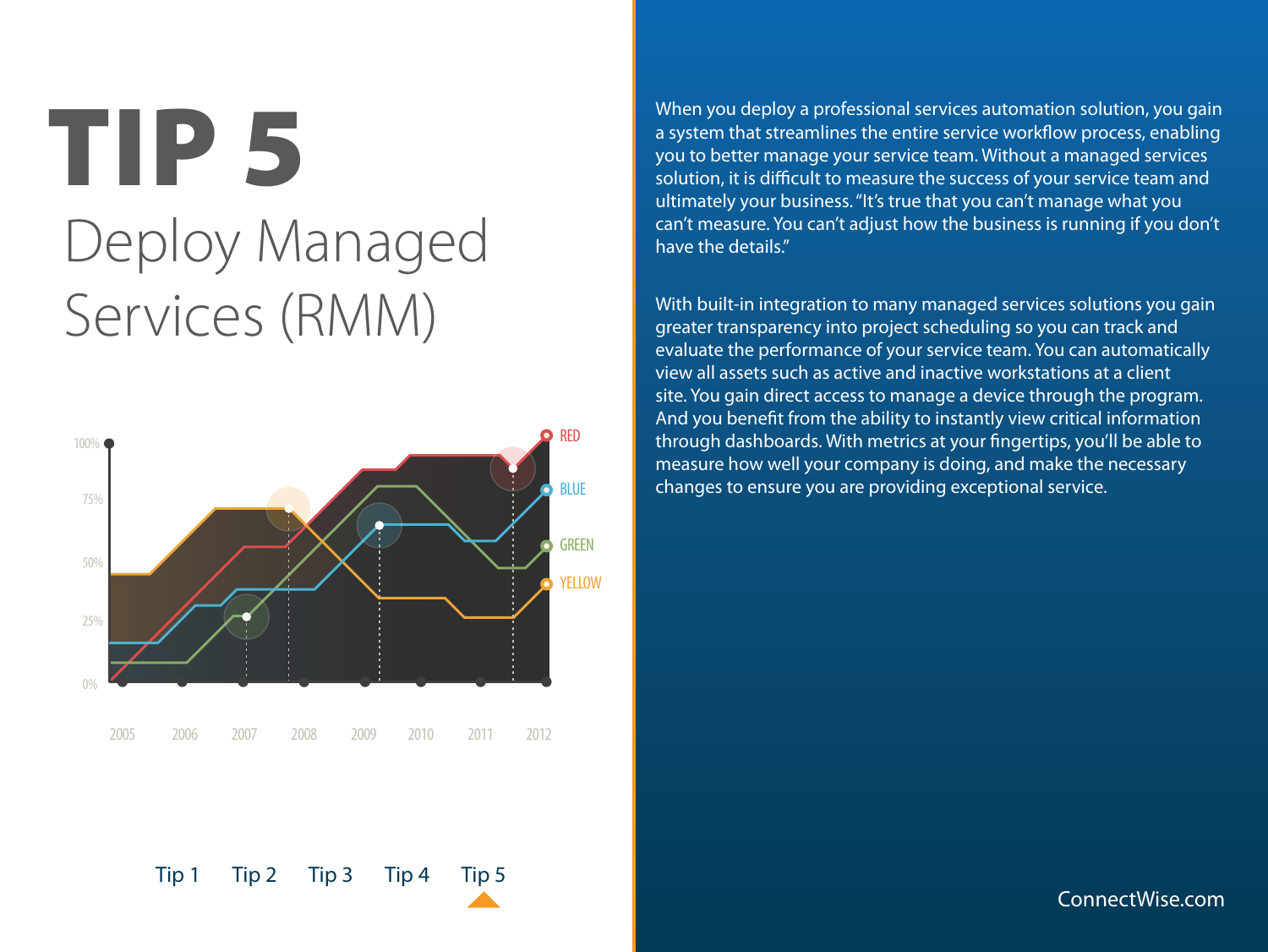# bonus tips



#### **Preparing for the Cloud**

As more and more applications and technologies move to the "cloud," it is more important than ever to ensure your company has best practices in place to provide exceptional customer service. The cloud presents new opportunities for IT companies who are considered a valued partner to their clients. Because clouds typically have limited customer support, you need to ensure that your service team can step in to offer personal, responsive service when needed. With effective service management, your company remains relevant and valuable to clients.

#### **Time Entry Best Practices**

- **• Provide a training program**
	- first time upon implementation; new hires; and then refreshers
- **• Offer an easy reference**
	- (aka Job Aid) for when engineers need guidance
- **• Provide method for mobile status update (CW Mobile)**
- **• Use automated workflow** 
	- identify tickets that have aged unreasonably without an update
- **• Base performance management on metrics derived from statuses**
	- response, resolution, reopened tickets